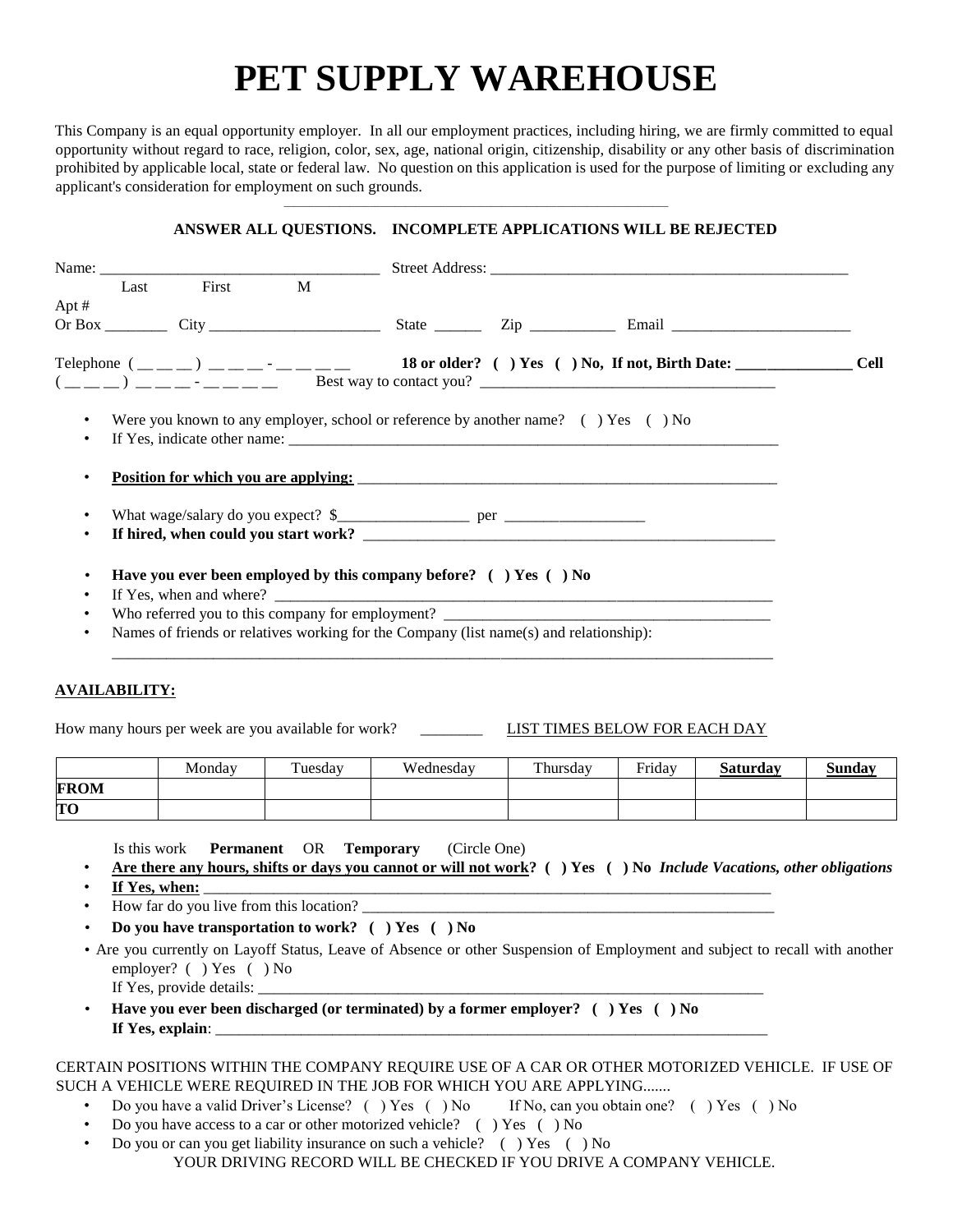# **EDUCATION:**

|                                           | Point Avg: ____________ Did you graduate? () Yes () No Still Enrolled? () Yes () No                     |  |
|-------------------------------------------|---------------------------------------------------------------------------------------------------------|--|
|                                           |                                                                                                         |  |
|                                           |                                                                                                         |  |
|                                           |                                                                                                         |  |
|                                           | Grade Point Avg: _____________ Did you graduate? () Yes () No Still Enrolled? () Yes () No              |  |
|                                           | <b>EMPLOYMENT HISTORY:</b> (start with most recent employer)                                            |  |
|                                           |                                                                                                         |  |
|                                           |                                                                                                         |  |
|                                           |                                                                                                         |  |
|                                           | Still Employed? () Yes () No May we contact this employer? () Yes () No Supervisor _________________    |  |
|                                           |                                                                                                         |  |
|                                           |                                                                                                         |  |
|                                           |                                                                                                         |  |
|                                           |                                                                                                         |  |
| Dates Worked: From __________ To ________ |                                                                                                         |  |
|                                           | Still Employed? () Yes () No May we contact this employer? () Yes () No Supervisor ________________     |  |
|                                           |                                                                                                         |  |
|                                           |                                                                                                         |  |
|                                           |                                                                                                         |  |
|                                           |                                                                                                         |  |
| Dates Worked: From _________ To ________  | Still Employed? () Yes () No May we contact this employer? () Yes () No Supervisor _________________    |  |
|                                           |                                                                                                         |  |
|                                           |                                                                                                         |  |
|                                           |                                                                                                         |  |
| <b>MILITARY SERVICE:</b>                  |                                                                                                         |  |
|                                           | Branch Communication and Date [Entered Communication Discharged Communication ] RANK                    |  |
|                                           | Do you have service-related skills applicable to civilian employment? () Yes () No                      |  |
| If Yes, describe:                         |                                                                                                         |  |
|                                           |                                                                                                         |  |
|                                           | <b>ADDITIONAL INFORMATION: (all applicants)</b>                                                         |  |
|                                           |                                                                                                         |  |
|                                           |                                                                                                         |  |
|                                           | DO YOU HAVE ANY FEAR(S) OF CRICKETS, RATS, MICE, REPTILES, BIRDS, ETC Yes _______ No ______             |  |
|                                           |                                                                                                         |  |
|                                           | <b>HEAVY LIFTING REQUIRED IN THIS POSITION</b>                                                          |  |
|                                           |                                                                                                         |  |
|                                           | Can you lift repeatedly during your entire shift? - Yes_______ No_______                                |  |
|                                           | Do you have a history of back injuries, back problems, work related back injuries? - Yes______ No______ |  |
|                                           |                                                                                                         |  |
|                                           | Please mark with your initials that you understand this is a physically demanding environment           |  |
|                                           | and you can fully satisfy the physical demands placed upon you during your employment.                  |  |
|                                           |                                                                                                         |  |

I fully understand - \_\_\_\_\_\_\_\_\_\_\_\_\_\_\_\_ (Please initial)